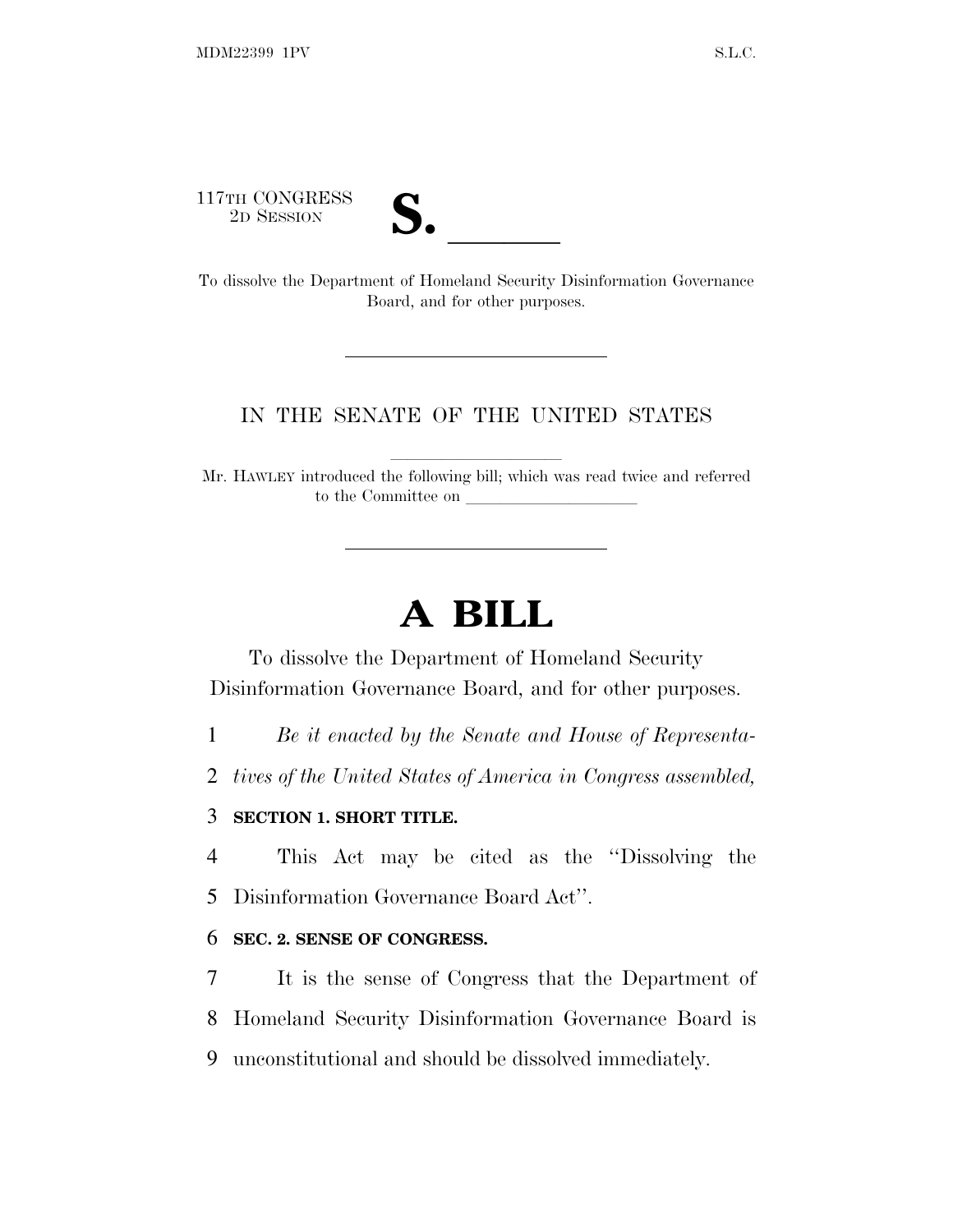#### **SEC. 3. DEFINITIONS.**

In this Act:

 (1) BOARD.—The term ''Board'' means the Disinformation Governance Board.

 (2) SECRETARY.—The term ''Secretary'' means the Secretary of Homeland Security.

## **SEC. 4. DISSOLUTION.**

(a) I<sup>N</sup> GENERAL.—The Board is hereby dissolved.

 (b) REMOVAL OF EXECUTIVE DIRECTOR.—The Sec- retary shall immediately remove the Executive Director from the Board.

 (c) FUNDING RESTRICTION.—Beginning on the date of the enactment of this Act, no Federal funds may be used for the operation of the Board.

### **SEC. 5. NO SUCCESSOR ENTITIES OR ACTIVITIES.**

- The Secretary may not—
- (1) establish any entity equivalent to the Board; or

 (2) authorize activities at the Department of Homeland Security that are substantially similar to 21 the activities of the Board.

### **SEC. 6. DISCLOSURE.**

 Not later than 30 days after the date of the enact- ment of this Act, the Secretary shall submit to the Com-mittee on Homeland Security and Governmental Affairs